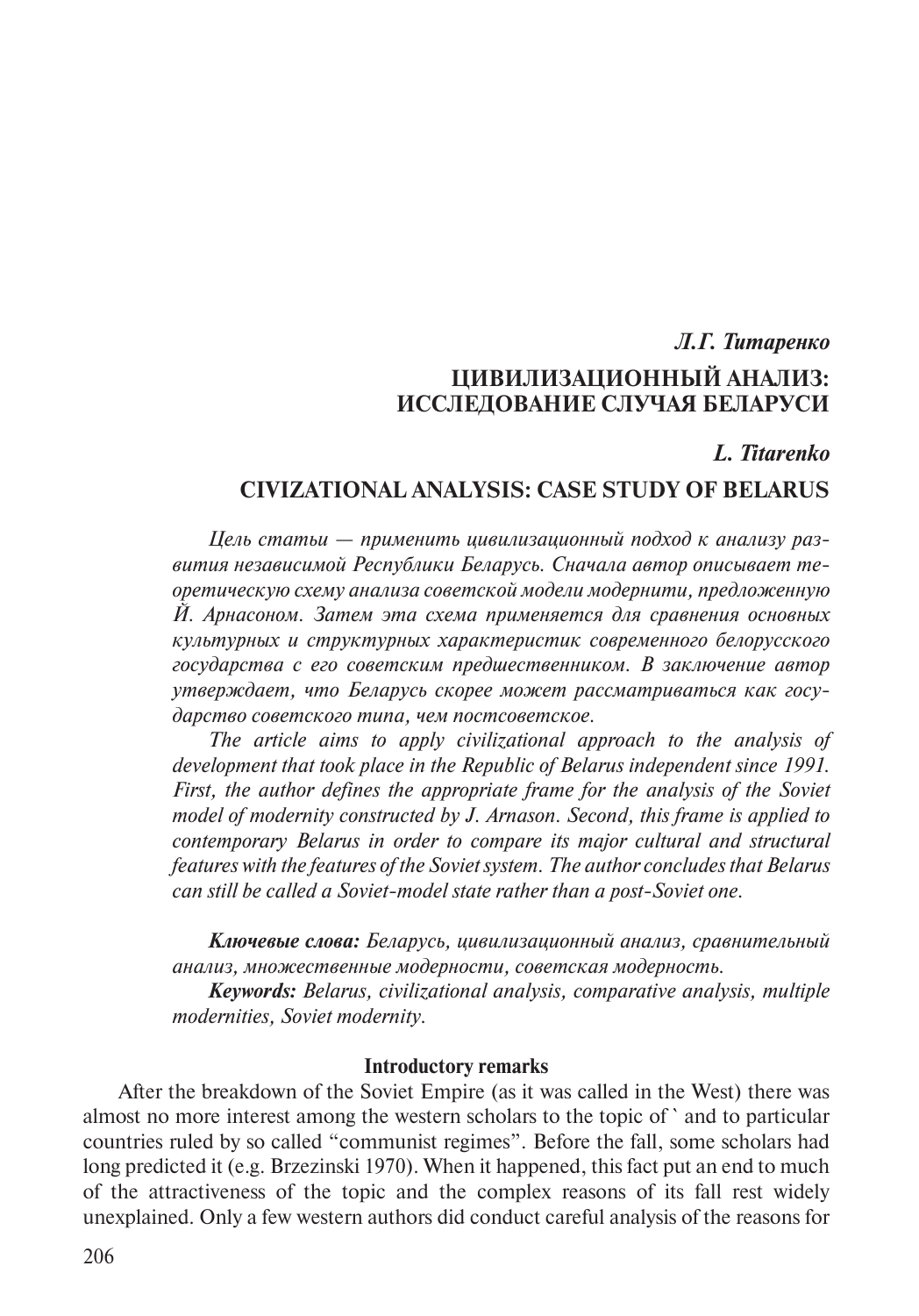this failure, some even tried to research what happened with the post-soviet countries that appeared on a political map after the Soviet collapse (Genov 2010; Therborn 2001).

However, only J. Arnason (Arnason 1993) made a deep theoretical interpretation of what happened to the Soviet civilization, or, rather, to the alternative model of modernity in regard to its Western alternative (Arnason 1993: IX). Later he applied his frame of civilizational analysis to other communist countries and their development after the Soviet system fell down (Arnason 2000). In all cases, Arnason's research on communist and post-communist development was very successful and allowed to present these countries as part of the civilizational process, not as its temporary and undesirable deviation. What is the core of Arnason's argumentation?

## **Civilizational approach**

Civilizational methodology and its implications for comparative historical studies are broadly discussed nowadays in the social sciences, from the origins of this approach (Mauss, Durkheim, Weber) to a growing interest in the 1980s (Eisenstadt, Elias, Nelson) to present days (Arjomand, Tiryakian). Arnason's contribution to this field is probably the most significant one as he elaborates theory and methodology for civilizational analysis and then applies them to comparison of several particular models of modernity (especially non-Western ones).

The key elements of Arnason's theoretical framework of historical-comparative research, according to Spohn (Spohn 2011: 25), are the following: "Arnason takes three main avenues for the development of a theory of civilization and methodology of civilizational analysis: (1) the problematic of civilization in the singular and plural; (2) the relationships between the structural and cultural dimensions in the constitution and dynamics of civilizations; and (3) the connection of the civilizational dynamics within modernity or the problem of one or many modernities in a globalizing world." In choosing these core elements, Arnason, states (as well as Eisenstadt), that there is a plurality of modernities in contemporary global world, and their relationships are complex, so that there is no singe model to take as normative one.

This approach was fully developed by Arnason in his book "Civilizations in Dispute" (Arnason 2003). The book includes six thematic foci of civilizational analysis and three domains of civilizational formations. Thematic foci represent the basic levels of the formation of civilizations, i.e. a combination of cultural, institutional and social levels over time and across space. Briefly, these thematic foci include (1) cultural premises of civilizational formations; (2) institutional structures and dynamics as channels for the unfolding of cultural meanings; (3) multi-civilizational field or intercivilizational environment of civilizational formation; (4) crystallization of cultural, institutional and inter-civilizational structures and formation of a family of societies; (5) reproduction of constructed multi-societal groups over time; (6) formation of this multi-societal groups as a spatial-regional configuration. Accordingly, the three domains include the economic sphere of wealth, the political sphere of power, and the cultural sphere of meaning.

This broad and complex theoretical approach was empirically proved by Arnason in his analysis of several modernities, including the Soviet type described as a form of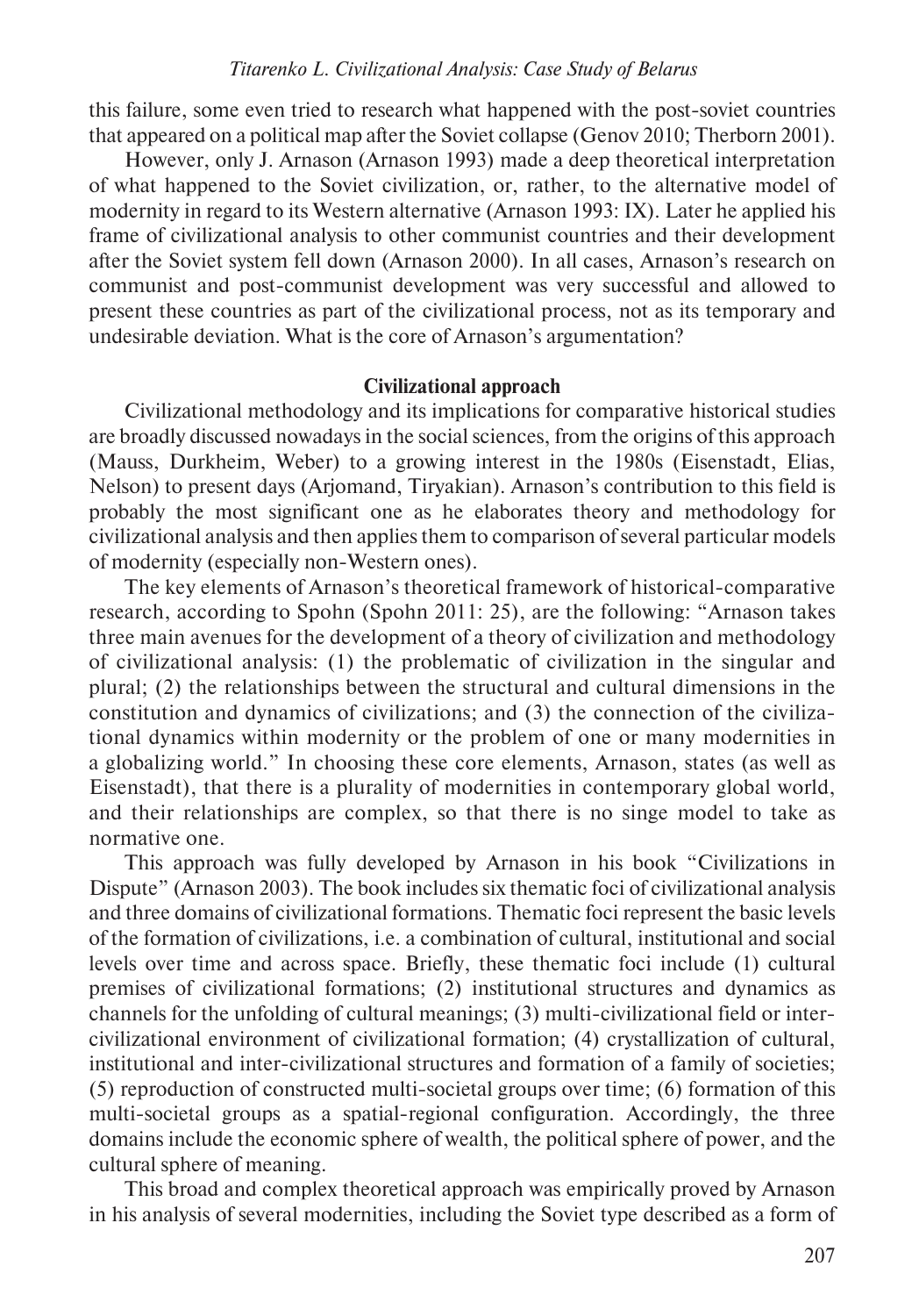imperial modernization that had a potential to solve many problems but failed under the unfavorable combination of internal and external conditions in 1991. As long as the Soviet model existed, there was a competition between this model and a Western one in many aspects and forms, including the Cold War. Nevertheless, it was not the Cold War or any other particular factor that pushed the downfall of the Soviet model, but rather a combination of forces and factors.

## **Soviet system as a model of modernity**

A distinguishing feature of Arnason's analysis of communism is treating it as a part of the modernization process. As Spohn (Spohn 2010: 32) notes, from a Westerncentric perspective, communist form of modernization and its legacies are not viewed as an alternative to Western modernization, while from a civilizational perspective developed by Arnason, it was a kind of civilizational response to Western hegemony.

The Soviet system was the first one interpreted by Arnason in many details among the communist models. He demonstrated (Arnason 1993: 25–55) complexities and heterogeneity of Soviet system's background, including both Tsarist Russian Empire and pro-Western modernization strategy since Peter the Great. Soviet institutional structure was also shown to have some continuity with the previous structures, such as, for instance, lack of democratic institutions. This approach has been capable to disclose the role of geopolitical constellations and inter-civilizational relations, the relationship between nationalisms of the Soviet center and peripheries, and other cultural and political aspects of the Soviet model.

In order to use this approach in further analysis of Belarus, I briefly summarize the most important statements based on civilizational analysis of Soviet system.

There always existed several types of modernity that made it possible to talk about "multiple modernities" (Multiple Modernities 2002). None of the existing modernities should thus be a normative model for others. All modernities follow their own trajectories.

The Soviet model of communism was not a "deviation from the civilizational mainstream", but another model of modernity, as compared to the Western one. Arnason calls this model "defunct", or "dramatic", or "self-destructive", but in all cases it is a different model of modernity that followed some common ideas and lines of modern development (rationalism, belief in science, etc.).

"Soviet model can be seen as inherently and permanently crisis-prone, although the impact and direction of the disruptive factors depend on historical circumstances" (Arnason 2000: 76) It means that this type of modernity was not free from contradictions from its beginning to its end; the results of crisis management in every particular period of time depended on many factors, including the quality of managers among others.

Failure of Soviet model of modernity was a result of both internal and external factors. In other cases, with other variants of the communist model, the composition of these internal and external factors was different; therefore, such models have been able to survive longer, especially when they combine some features from the outside and combined the Party's role with market economy (China).

The role of contingencies is crucial to the development of any version of modernity. In the case of the Soviet model it was dramatic: coincidence of several factors (e.g., weakness of the elite, strong pressure from the West) brought it to destruction in 1991.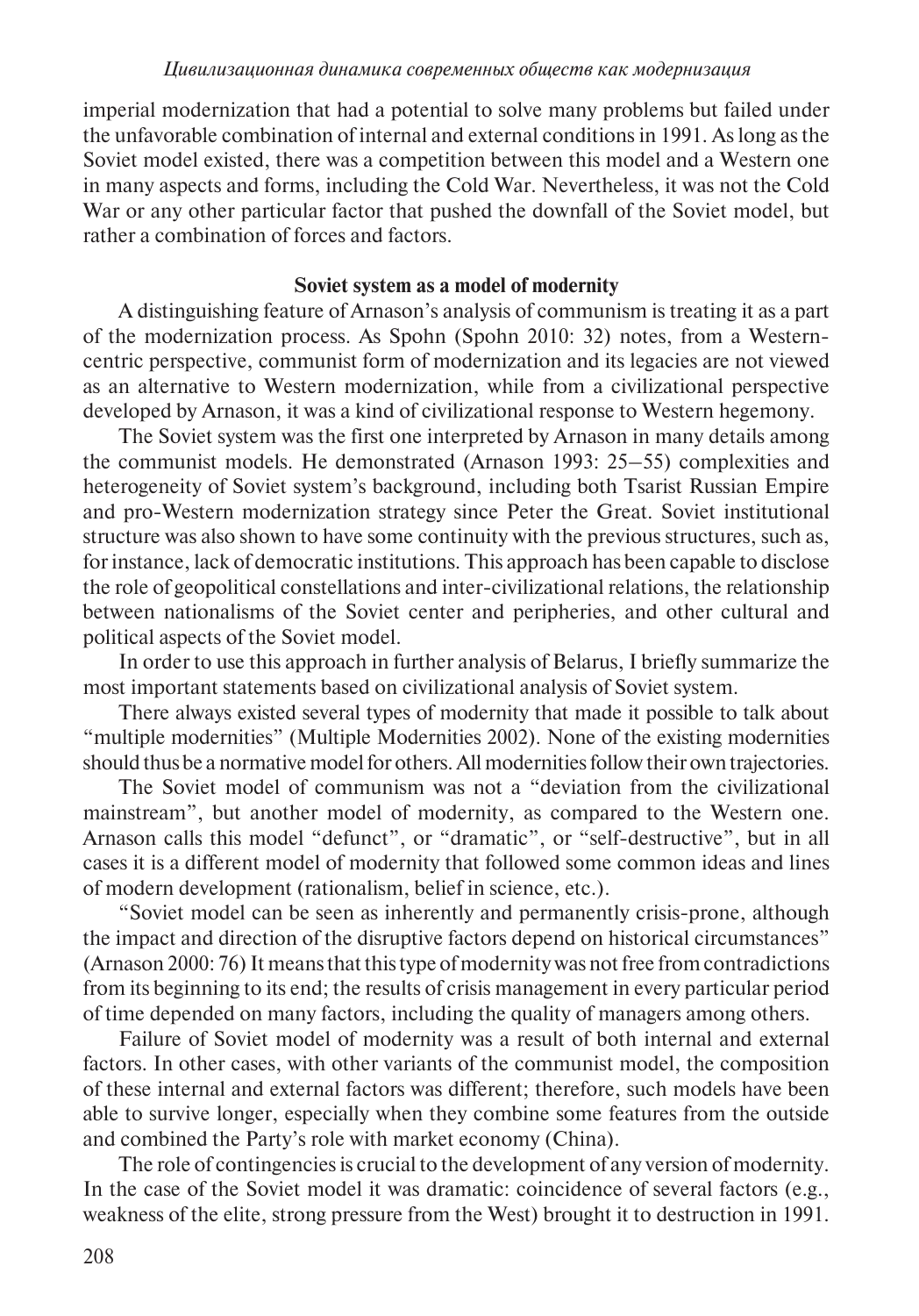Under other conditions it might have survived longer. There was no "iron determinism" in the downfall of the Soviet model of modernity because this model still kept some potential for further development, and therefore, could be kept alive under other conditions.

### **Belarus as a paradoxical Soviet model**

The major point of this article is that, from civilizational approach, Belarus can be interpreted as a version of Soviet model that has survived, although it has changed its self-representation in a new historical situation from Soviet to uncertain (neither Soviet nor Western). For this purpose, we compare three major characteristics of the two selected societies (Belarusian and Soviet ones) to disclose their similarities.

We start with the analysis of Belarus stressing the idea that, under some conditions, the Soviet model could exist longer. In our view, the Republic of Belarus is a splinter of the Soviet civilization that survived as an independent state after the USSR's failure, due to a combination of factors, i.e. due to historical contingency. Moreover, the Republic of Belarus has existed as a remnant of communism for more than twenty years now exactly due to historical contingency. This phenomenon could be repeated in another country as well if it had favorable conditions for survival of the Soviet model, and some flexibility to adopt the proper external innovations. As long as Belarus could make it, the Soviet model survived in it. However, should the conditions change (as happened in Belarus in 2011) this version of communism may find itself at a risk of failure.

How can we prove that contemporary Belarus follows the Soviet model? On the level of officially declared goals, Belarus looks differently. First of all, it does not consider itself as "a response to the West" and even less probably — to Russia or other post-Soviet states that openly selected a way out of communism. Officially, in the Constitution of the Republic of Belarus (1994/1996/2004), there is no clear connection between the civilizational type of the Republic of Belarus and its predecessor, Byelorussian Soviet Socialist Republic. Belarus is defined as "unitary democratic social state governed by the rule of law" (Constitution, chapter 1), in which "personality is a major value and a goal of society and the state". The is no reference to the Soviet legacy, as well as no evaluation of this legacy. However, comparative analysis of Belarus and the Soviet model may prove their identity in principle.

The transformation of the Soviet Belarus to the independent Republic of Belarus was a kind of paradox: the new state was by its nature nourished by a Soviet version of modernity, but a step back from it in civilizational development because Belarus has immortalized (at least tried to) the features of the Soviet command economy and various political restrictions. Belarus cannot adopt the features of more successful types because any changes may put an end of its very existence in its current condition.

Soviet economic system was totally guided by central planning. There was one center, Moscow. The Soviet government issued all economic indicators, distributed them to the regions, and then demanded their fulfillment at all costs. Such economy was able to survive even during the time of isolation of the Soviet Union in the global world, as it had enough resources (and ignored mass hunger or mass mortality as inevitable in class struggle). Unlike Soviet economy, Belarusian economy cannot exist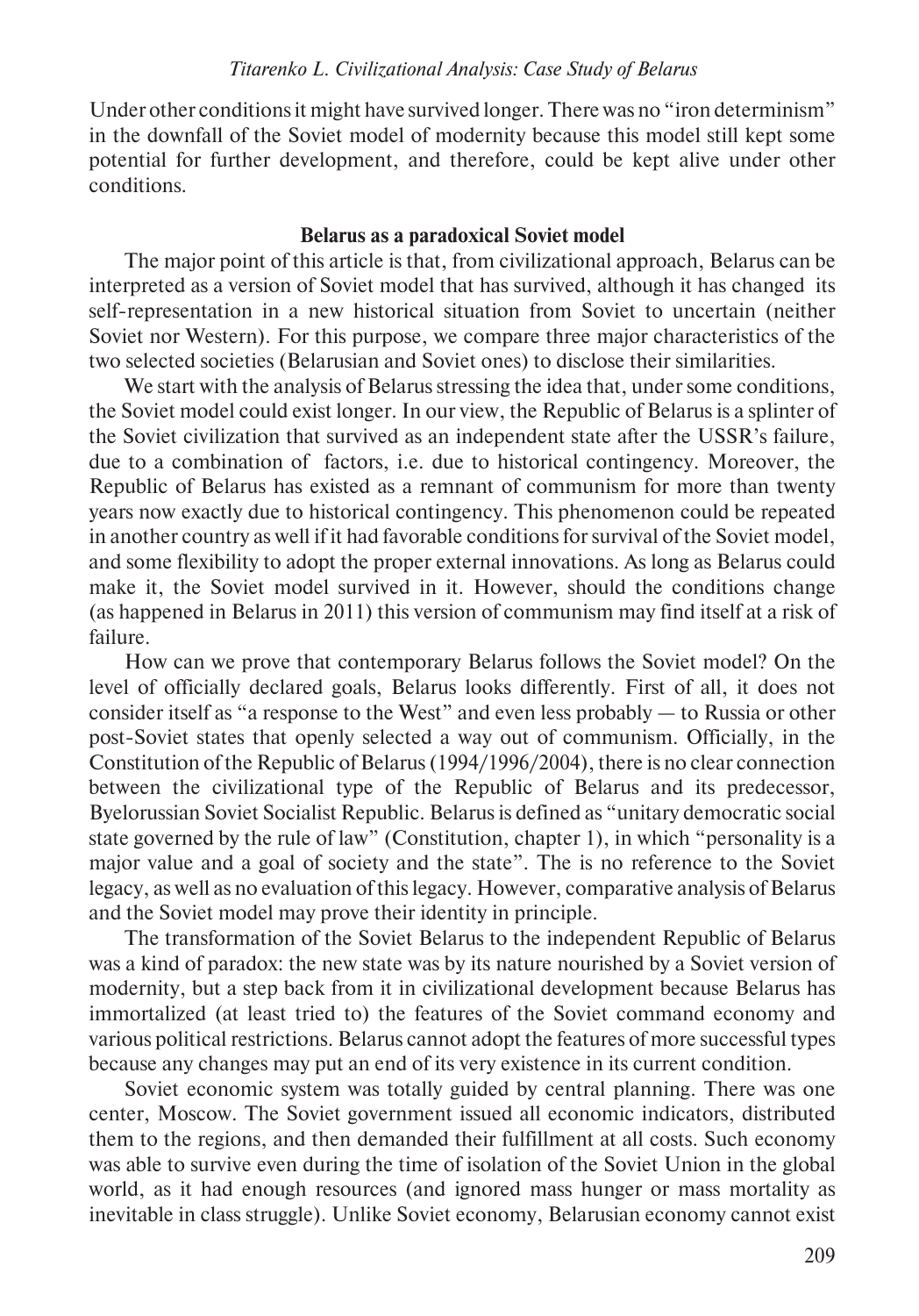in economic isolation. For one thing, it needs natural resources for production and markets for its products, because Belarusian market is too narrow and its production system was built as part of a huge Soviet economy. As long as Russia maintained its allied politics towards Belarus of low-price oil supply and buying Belarusian goods regardless of their quality, Belarusian economy grew and looked as a rather successful one. When Russia changed its attitude and increased the oil prices significantly (though still below market price), Belarusian economy, totally dependent on oil and gas, almost collapsed. Soviet-like modernization of Belarusian economy does not work any more: technologies have gone out of date, large state enterprises are non-effective, and the rate of foreign direct investments is extremely low. Belarus has imitated some economic reforms, but the state still owns more than 80 % of the property.

To conclude, the Belarusian state does not have workable economic mechanisms of control or stimulation of labor productivity; it relies upon state regulation and sanctions instead. In fact, it repeats the Soviet experience of total economic control, which does not work under new global conditions. Additionally, as Belarusian state cannot use non-economic mechanisms similar to those in the Soviet Union (like GULAG, on the one hand, and communist ideals of free labor, on the other), the results of state control are poor. Citizens of Belarus, like citizens of Greece, are not ready to "work more and receive less". During the last decades a level of consumption in Belarus increased several times (Shavel 2007), new class of small entrepreneurs was formed, while enthusiasm and idealism of the masses have increasingly grown weaker. Most people want to keep a good standard of living because the global media-imposed Western model of consumption has changed Belarusian "mentality": instead of class consciousness there has grown consumer consciousness.

China comes to mind, when looking for similar conflicts of interest elsewhere among the communist regimes. When China found itself in a harsh economic situation, Chinese leaders radically changed the economic management and let market mechanisms replace the previous communist ones that had failed. The result was impressive, and China has been able to combine market economy with the one-party rule. Belarus took another way that is currently threatening to bring the country to a dead-end.

In terms of political power, Belarus has changed the Soviet one-party rule system to a personal rule: instead of the communist party it is president of Belarus who makes all decisions in all spheres of society. (This kind of development has been rather popular among successors of the Soviet state. For instance, in Kazakhstan the current President has been in power since 1989, while in Azerbaijan the current President, although representing a party, replaced his deceased father.) The nature of this power is similar to the Soviet system under Stalin; political practice partly imitates Stalin's system as well. It seems that a historical contingency again helped to prolong the charismatic political system and not develop a party system. According to Weberian historical approach, this type of power is common for communism (Weber 1978: 154). However, according to him, it is not stable and therefore can exist only for a short period of time.

The whole idea of Belarusian "communism" was based on the support from peasantry with their "natural", i.e. Soviet-born, desires for social justice, equal redistribution and other non-capitalistic values of this type also described by Weber.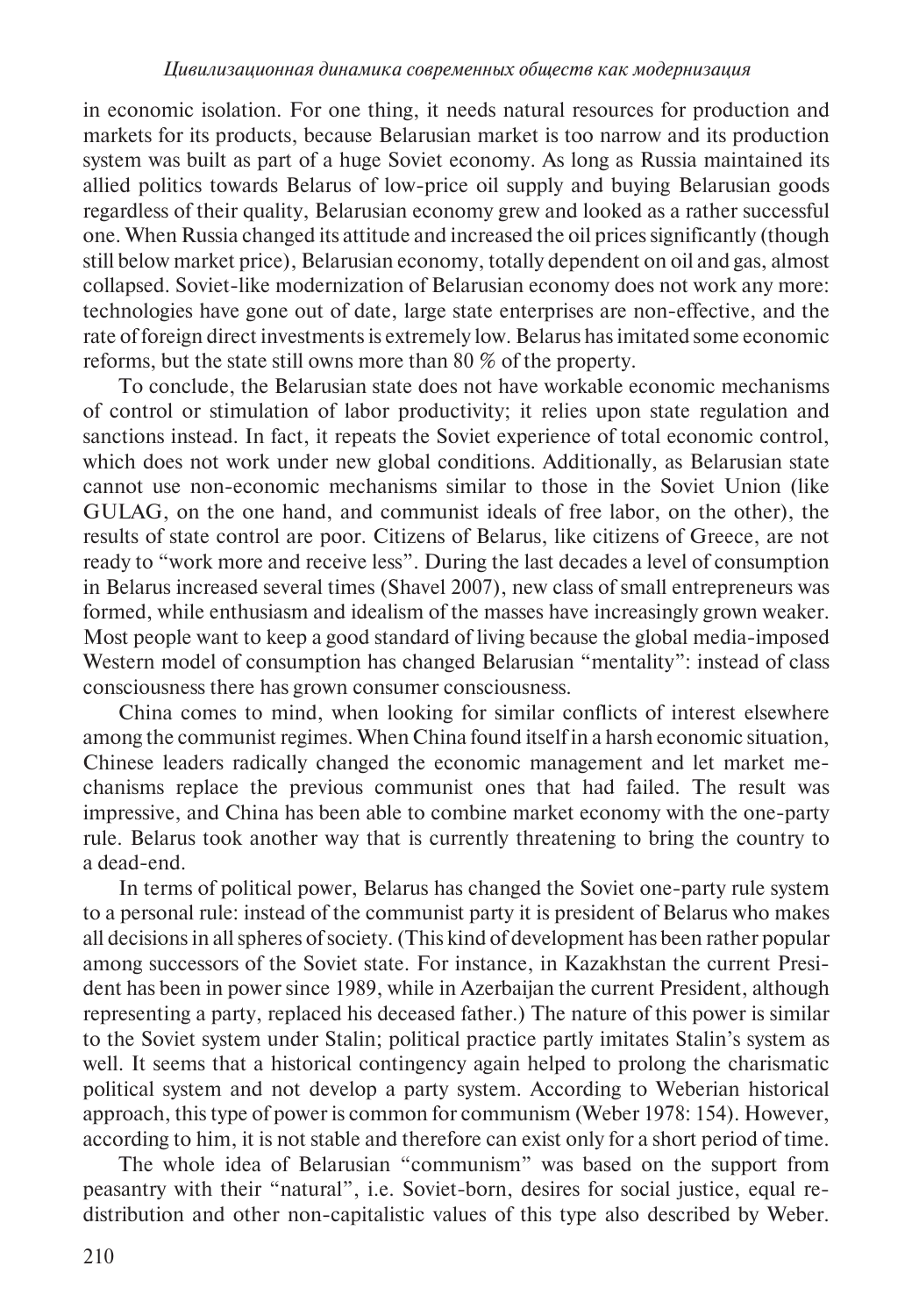Basing on the traditional "communism of peasants' community" combined with the remnants of the Soviet communist ideology implanted into popular consciousness during the Soviet rule, and aggravated by the absence of social groups familiar with capitalism, the political regime has managed to convince the masses of its own outstanding role for the country's development. The President has always tried to demonstrate in public his personal devotion to "keeping the Belarusian people happy".

The societal need for order can realized itself in attributing charisma to some people or institutions. In many countries the political elites fulfill this need because the elites are the subjects to accept, interiorize and publicly maintain traditions, be they consolidated or rival. This is not the case with Belarus: all individuals accepted to the power are obliged to obey to the leader. As a result, innovation and creativity in political sphere has become practically impossible. If one of the reasons for the Soviet Union's downfall was elites' weakness, then this feature has preserved in Belarus. Otherwise, it seems that favorable external conditions for Belarusian leader are almost over.

Belarusian ideology is the only sphere that differs from the Soviet-style Marxist-Leninist ideology. Although Belarusian ideology (officially — and up to the point defined in 2004 as "the ideology of Belarusian state") contains some anti-Western autocratic collectivistic trends typical for Soviet ideology, it abandoned revolutionary elements. There are no mentions of the proletariat, international struggle for communism, or any other rhetoric of a kind. Instead, the rhetoric concentrates on successful development of postindustrial or, even, information society in Belarus. These statements seem to be similar to the utopian elements of theorists of the past including Marxists; otherwise, it unwillingly imitates Orwell's famous image of communism. In Belarus these statements are officially distributed among the masses in a postmodern manner of simulacra (Baudrillard) with a latent goal to substitute an image of the reality in the eyes of citizens. In fact, there is no significant difference between such an ideology and its Soviet predecessor in its latest decades. Functionally, it fails to mobilize the population to work hard and, currently, cannot even increase the legitimacy of the power system because it is too utopian by nature to be accepted for a long time.

When characterizing the Soviet model, Arnason (Arnason 2000: 88) admitted that it "would seem to exemplify the use of a supposedly all-embracing and conflict-free version of the Enlightenment project". In our view, this statement is fully applicable to Belarus which seems to present itself simultaneously as a "conflict-free version" of welfare ("social") state and a utopian "society of social harmony".

However, in practice, like the Soviet Union itself, Belarus has serious conflicts of three types. First, there is a latent conflict between Belarusian nationalism of peripheral character, on the one hand, and imperial Russian nationalism, as a Soviet heritage, on the other. Belarus' ambition is to play an independent political role in the international arena, while Russia intends to prove its geopolitical domination in regard to its "smaller brother" and ally in the "Union State of Russia and Belarus". When Belarus makes a decision that contradicts with Russian national interests, it is always "punished" by economic means.

Second, the conflict refers to the political regime and civil society: there is lack of political balance between them, lack of political representation of oppositional actors in the institutional structure of power and the official public discourse. Freedoms and individual rights are declared but any critical statement toward the government is